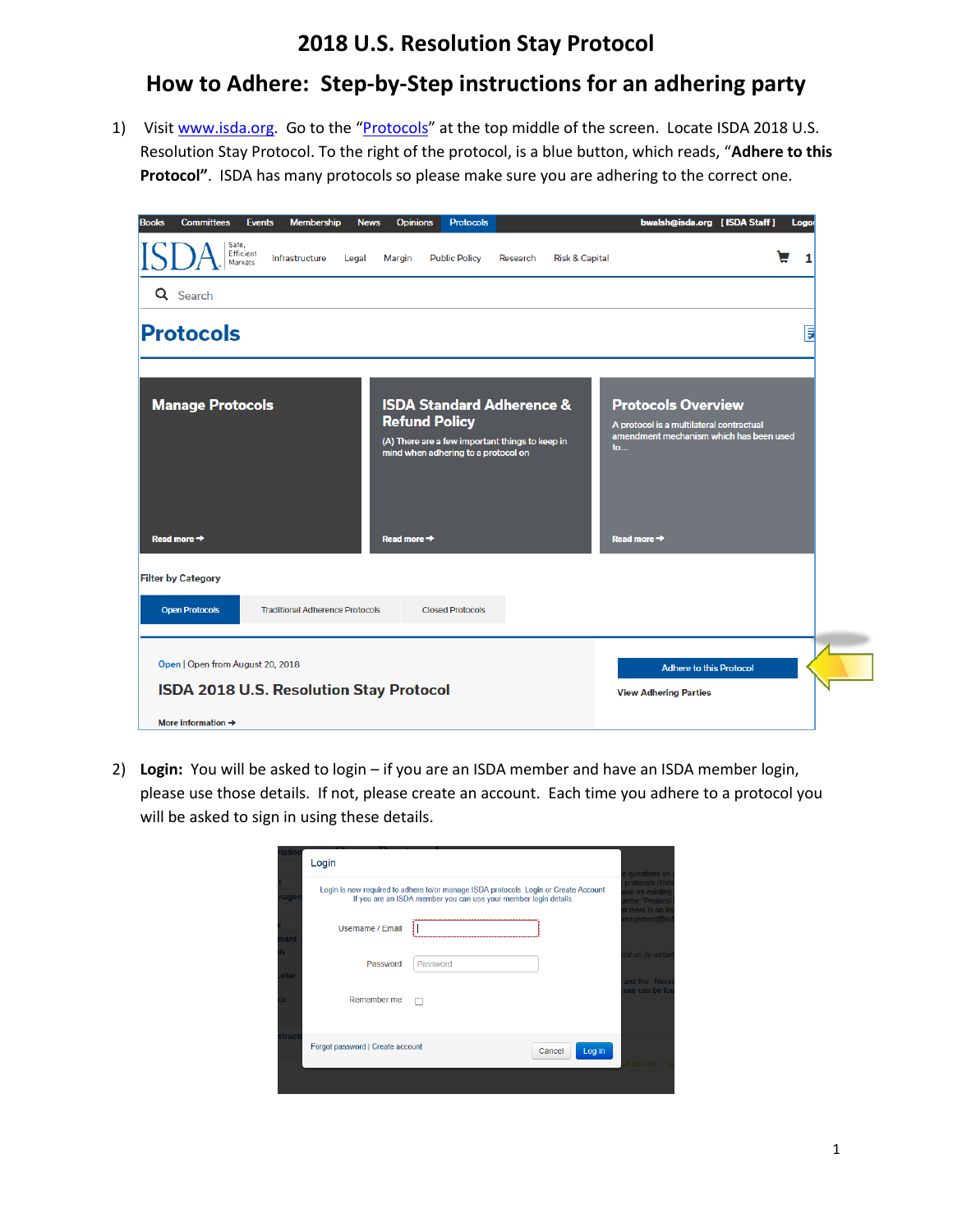3) **Submit Adherence Letter:** Form of adherence contains the information we need for each adhering party in order to generate an adherence letter. Below is a screenshot of the form and under is a description of the information we ask.

| Q Search                       |        |        |   |
|--------------------------------|--------|--------|---|
| <b>Submit Adherence Letter</b> |        |        | ? |
|                                |        |        |   |
|                                |        |        |   |
| Step 1                         | Step 2 | Step 3 |   |

1. **Protocol Selection:** Please ensure you have selected "ISDA 2018 U.S. Resolution Stay Protocol".

| 1 <sup>1</sup> | <b>Protocol Selection</b>                                                                                                                                   | ╋ |
|----------------|-------------------------------------------------------------------------------------------------------------------------------------------------------------|---|
|                | You have selected to adhere to the ISDA 2018 U.S. Resolution Stay Protocol.<br>Click Proceed to continue or select a different protocol from the drop-down. |   |
|                | ISDA 2018 U.S. Resolution Stay Protocol                                                                                                                     | ▼ |
|                | Fee: \$500.00                                                                                                                                               |   |
|                | Proceed                                                                                                                                                     |   |
| 2 <sub>1</sub> | <b>Contact Details</b>                                                                                                                                      | ╋ |
| 3 <sub>1</sub> | <b>Point of Contact</b>                                                                                                                                     | ÷ |
|                | 4. Adhering Organization Logo (Constitutes Letterhead)                                                                                                      | + |
| 5.             | <b>Elections</b>                                                                                                                                            | ٠ |
|                | 6. Adherence Type                                                                                                                                           | ٠ |
| 7.             | <b>Authorized Signatory</b>                                                                                                                                 | ٠ |
|                | Agree with terms of services and conditions                                                                                                                 |   |

2. **Contact Details:** Please note that adherents to this protocol are required to provide an "official" contact email that will be publicly available with adherence information for the relevant entity on ISDA's website. The general contact details here are separate and will not be made publically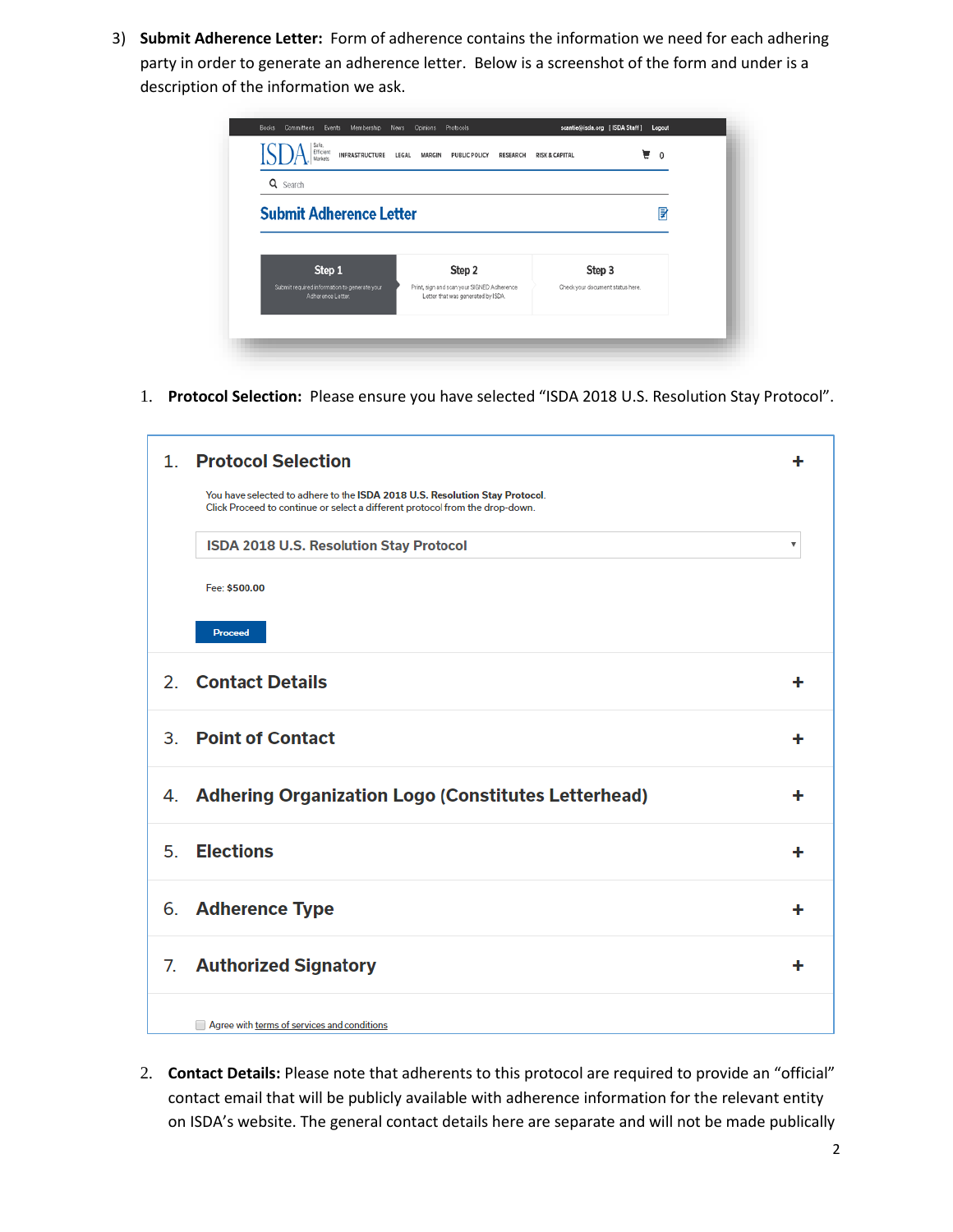available on ISDA's website, however they will appear on the adherence letter that needs to be signed (but will be redacted in the adherence letter publicly available on the ISDA website). The system automatically populates the contact details of the person who has logged in. If you wish to enter different contact details please check the box "Clear Contact Details" and enter new details.

| <b>Contact Details</b><br>2.                                                                                                  |                                                                        |                                                                                                                                                                                                                                                                                      |  |                                                           |  |                               |  |         |                      |                      |   |
|-------------------------------------------------------------------------------------------------------------------------------|------------------------------------------------------------------------|--------------------------------------------------------------------------------------------------------------------------------------------------------------------------------------------------------------------------------------------------------------------------------------|--|-----------------------------------------------------------|--|-------------------------------|--|---------|----------------------|----------------------|---|
|                                                                                                                               | available. However, these details will appear in the Adherence Letter. | Please note that adherents to this protocol are required to provide an "official" contact email that will be publicly available with adherence<br>information for the relevant entity on ISDA's website. The general contact details here are separate and will not be made publicly |  |                                                           |  |                               |  |         |                      |                      |   |
| First Name*<br><b>Breda</b><br>Title*<br>Director, Protocols, Project Management & IP Compliance<br>Email*<br>bwalsh@isda.org |                                                                        | Last Name*<br>Walsh<br>Company Name*<br>International Swaps and Derivatives Association, Inc.<br>Phone*<br>$(212)$ 901-6000                                                                                                                                                          |  |                                                           |  |                               |  |         |                      |                      |   |
|                                                                                                                               |                                                                        |                                                                                                                                                                                                                                                                                      |  | Street Address*                                           |  | Fax                           |  |         |                      |                      |   |
|                                                                                                                               |                                                                        |                                                                                                                                                                                                                                                                                      |  | 10 East 53 Street<br><b>Street Address 2</b><br>9th Floor |  | City <sup>*</sup><br>New York |  |         |                      |                      |   |
|                                                                                                                               |                                                                        |                                                                                                                                                                                                                                                                                      |  |                                                           |  |                               |  | $Zip *$ | Country*             | <b>State</b>         |   |
|                                                                                                                               |                                                                        |                                                                                                                                                                                                                                                                                      |  |                                                           |  |                               |  | 10020   | <b>United States</b> | <b>New York</b><br>v | v |

- 3. **Point of Contact:** ISDA sends emails to you at various points in the process, for example when you fill out the form and click "Submit", a copy of the adherence letter that was generated will be emailed to this "Point of Contact". In addition, you will receive email notifications when you pay the adherence fee, upload a signed letter, and also when your letter has been reviewed and accepted by ISDA and it is on the website. Please note that adherents to this protocol are required to provide an "official" contact email that will be publicly available with adherence information for the relevant entity on ISDA's website. The point of contact details here are separate and will not be made publically available on ISDA's website
- 4. **Adhering Organization Logo**: Adherence letters generally have the company's logo on the top of the letter – we ask you to upload your institution's logo in this section so that it can be used to generate your adherence letter. If you do not have a logo, you do not need to upload anything.
- 5. **Elections:** This section asks you questions specific to the 2018 U.S. Resolutions Stay Protocol, specifically:
	- i) Is the adherent to this protocol a Regulated Entity? We are asking if the adhering party to this protocol is a Regulated Entity (as defined in the ISDA 2018 U.S. Resolution Stay Protocol).
	- ii) Identify Ultimate Parent**:** This information is required for Regulated Entities but optional for other adherents.
		- (1) Ultimate Parent Name: Name of the adherent's ultimate parent. Information about the ultimate parent is required for regulated entities, but optional for other adherents.
		- (2) Ultimate Parent LEI: An LEI is a "Legal Entity Identifier". Additional information is available a[t https://www.leiroc.org/lei/how.htm.](https://www.leiroc.org/lei/how.htm) If the adherent's ultimate parent has an LEI, you select "LEI for Ultimate Parent" and enter the information. ISDA verifies the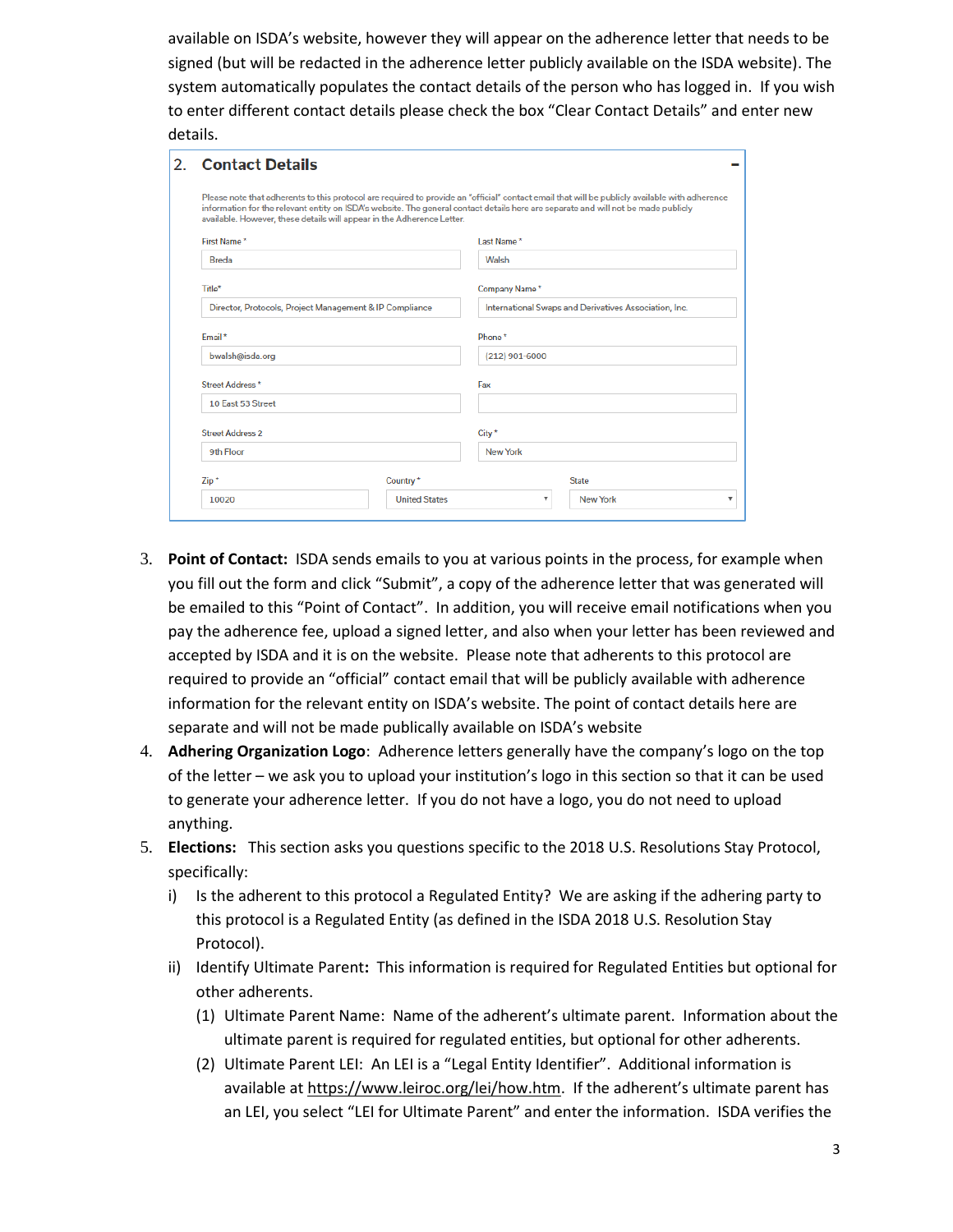LEI so if you receive an error message, you should check the entity name and LEI you have entered for accuracy. If you do not see any errors and wish to proceed click "I confirm that I verified the organization name and identifier above".

- (3) If the adherent's ultimate parent does not have an LEI, you select "Ultimate Parent does not have an LEI" and you choose another identifier from the options given. ISDA does not verify the accuracy of non-LEI identifiers. If you select "Other" you will need to enter the type of identifier and the identifier.
- iii) Protocol Contact Email: This is the "official" contact email for this protocol and it will be made publically available with adherence information for the relevant entity on ISDA's website. Many people choose to enter a generic email address such a[s operations@isda.org](mailto:operations@isda.org) so that if someone is no longer with the company the email address does not need to be updated.

| Is the adherent to this protocol a Regulated Entity?*                               |                                                                                                                                                   |
|-------------------------------------------------------------------------------------|---------------------------------------------------------------------------------------------------------------------------------------------------|
| O Yes                                                                               |                                                                                                                                                   |
| $\bigcirc$ No                                                                       |                                                                                                                                                   |
|                                                                                     |                                                                                                                                                   |
| <b>Identify Ultimate Parent</b>                                                     |                                                                                                                                                   |
|                                                                                     | Information about the ultimate parent company is required for regulated entities, but optional for other adherents.                               |
| Ultimate Parent Name*                                                               |                                                                                                                                                   |
|                                                                                     |                                                                                                                                                   |
| Ultimate Parent LEI*                                                                |                                                                                                                                                   |
|                                                                                     | An LEI is a "legal entity identifier." Additional information is available at https://www.leiroc.org/lei/how.htm.                                 |
| <b>Select Entity Identifier Type</b>                                                |                                                                                                                                                   |
| Ultimate Parent Identifier *                                                        |                                                                                                                                                   |
|                                                                                     |                                                                                                                                                   |
| $\blacksquare$ I confirm that I verified the organization name and identifier above |                                                                                                                                                   |
|                                                                                     |                                                                                                                                                   |
| <b>Protocol Contact Email</b>                                                       |                                                                                                                                                   |
|                                                                                     |                                                                                                                                                   |
| relevant entity on ISDA's website.                                                  | Please note that this is the "official" contact email for this protocol and it will be made publicly available with adherence information for the |
| Contact Email Address*                                                              | <b>Contact Name</b>                                                                                                                               |
|                                                                                     |                                                                                                                                                   |

6. **Adherence Type**: You have four options from the dropdown, as shown below. Note that if you are a Regulated Entity, you will only be able to select Single Entity Adherence. If you are not a Regulated Entity, you will be able to select any of the four options.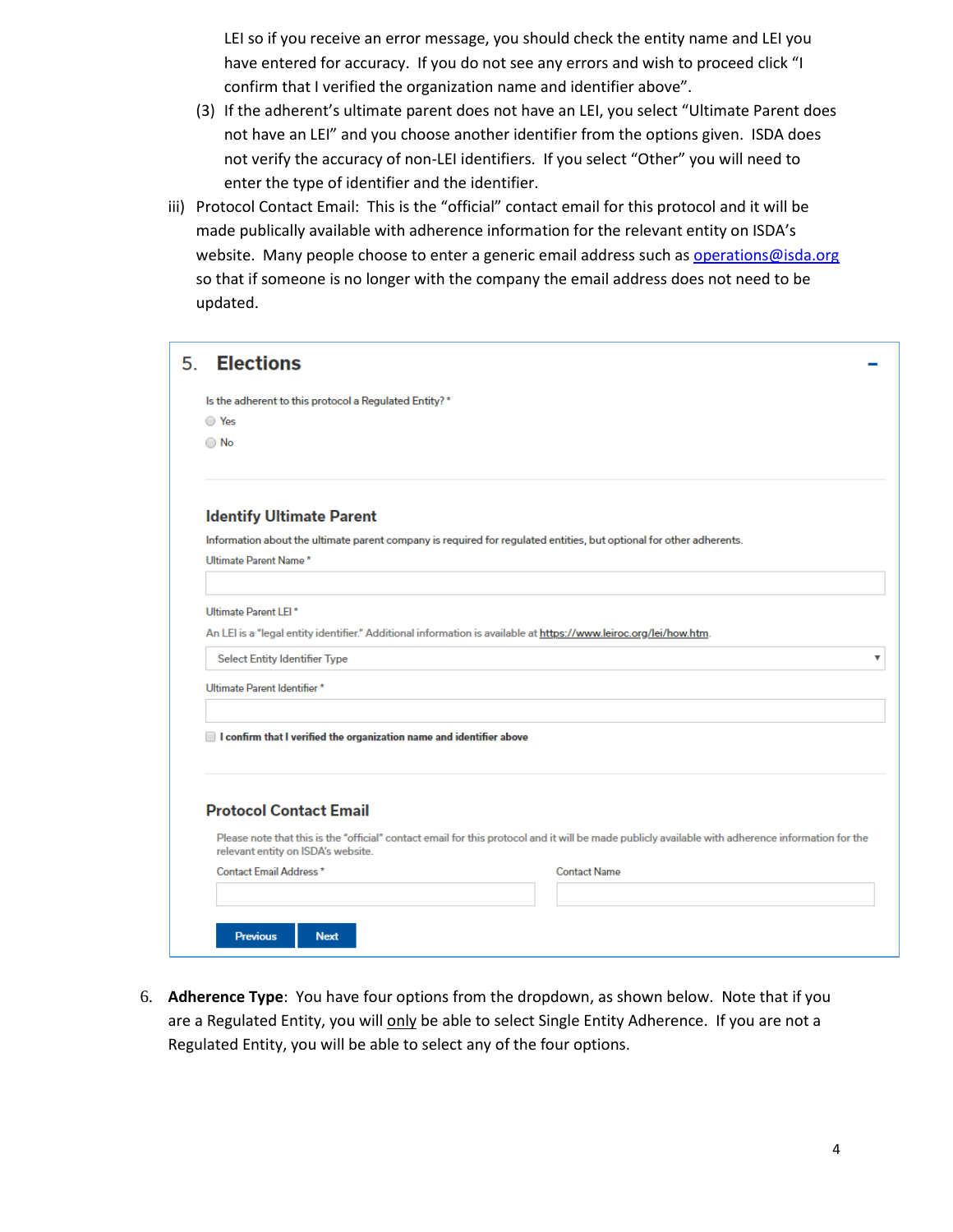

- i) Single Reference Entity. If you are adhering on behalf of your firm only. Note: if you are adhering in this manner you do not need to provide further information via a third party provider such as, but not limited to, ISDA Amend.
- ii) Three choices for Investment/Asset Managers and other Agents:
	- (1) Investment/Asset Manager or Other Agent on Behalf of All Funds, Accounts or other Principals that it represents. This option is used when you want to adhere all the funds, accounts or principals you represent. Note: if you are adhering in this manner you do not need to provide further information via a third party provider such as, but not limited to, ISDA Amend.
	- (2) Investment/Asset Manager or Other Agent on Behalf of Certain Identified Funds, Accounts or other Principals that it Represents. This option is used if you want to adhere specific funds to this protocol. Note: if you are adhering in this manner you do need to provider further information via a third party provider such as, but not limited to, ISDA Amend.
	- (3) Investment/Asset Manager or Other Agent on Behalf of All Funds, Accounts or other Principals that it Represents Except Certain Funds, Accounts or other Principals Identified as Excluded. This option is used if you want to adhere all the funds, accounts or other principals you represent except specific funds. Note: if you are adhering in this manner you do need to provider further information via a third party provider such as, but not limited to, ISDA Amend.
- iii) You must enter the Organization Name and LEI or other identifier. An LEI is a "Legal Entity Identifier". Additional information is available a[t https://www.leiroc.org/lei/how.htm.](https://www.leiroc.org/lei/how.htm) If the adherent has an LEI, you select "LEI for Adherent" and enter the information. ISDA verifies the LEI so if you receive an error message, you should check the entity name and LEI you have entered for accuracy. If you do not see any errors and wish to proceed click "I confirm that I verified the organization name and identifier above".
- iv) If the adherent does not have an LEI, you select "Adherent does not have an LEI" and you choose another identifier from the options given. ISDA does not verify the accuracy of non-LEI identifiers. If you select "Other" you will need to enter the type of identifier and the identifier.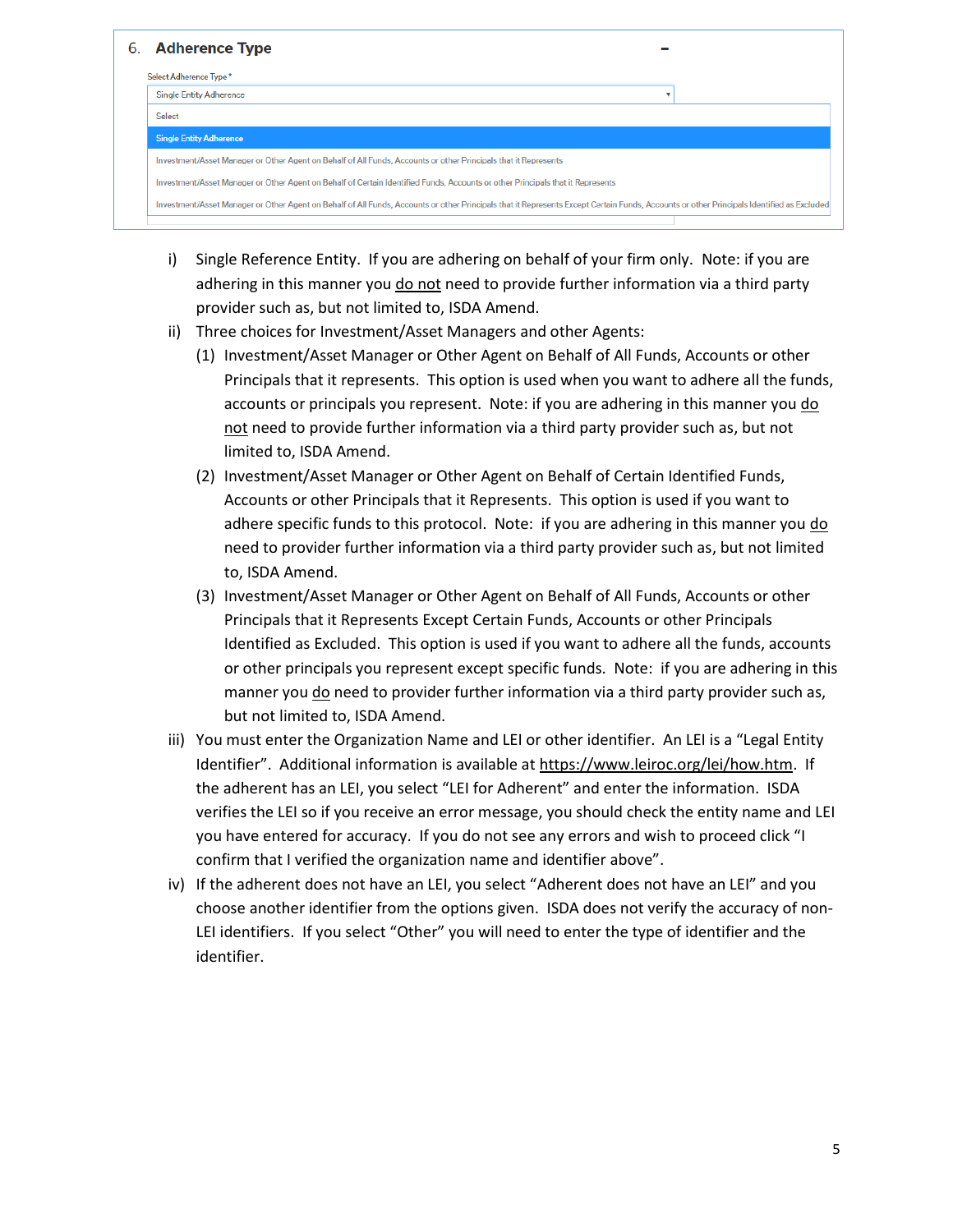| 6. Adherence Type                                                                |
|----------------------------------------------------------------------------------|
| Select Adherence Type*                                                           |
| <b>Single Entity Adherence</b>                                                   |
| Organization Name*                                                               |
|                                                                                  |
| LEI*                                                                             |
| <b>Select Entity Identifier Type</b>                                             |
| Identifier*                                                                      |
|                                                                                  |
| $\parallel$ I confirm that I verified the organization name and identifier above |
| <b>Previous</b><br><b>Next</b>                                                   |
|                                                                                  |

7. **Authorized Signatory:** This is someone who has signing authority for the organization. Note that ISDA requires an email address for this person individually. This is separate from the "official" contact provided above and will not be made publically available on ISDA's website.

| 7. | <b>Authorized Signatory</b>                                                                    |        |               |
|----|------------------------------------------------------------------------------------------------|--------|---------------|
|    | (Authorized firm or institution signature as it appears on the signature line of your letter): |        |               |
|    | Name*                                                                                          | Title* |               |
|    | Email*<br>This email will not be publicly disclosed                                            |        |               |
|    | <b>O</b> Add Another Authorized Signature<br><b>Previous</b>                                   |        |               |
|    | Agree with terms of services and conditions<br><b>Preview</b>                                  |        | <b>Submit</b> |
|    |                                                                                                |        |               |

- 8. Agree with terms of services and conditions: These are ISDA's standard terms and conditions for all protocols.
- 4) **Submit the form:** This generates the conformed copy of the letter which will be emailed to the point of contact on the form. You will also be able to print the letter on the subsequent screen. **Note that you have not yet adhered at this point. Please follow the remaining steps below.**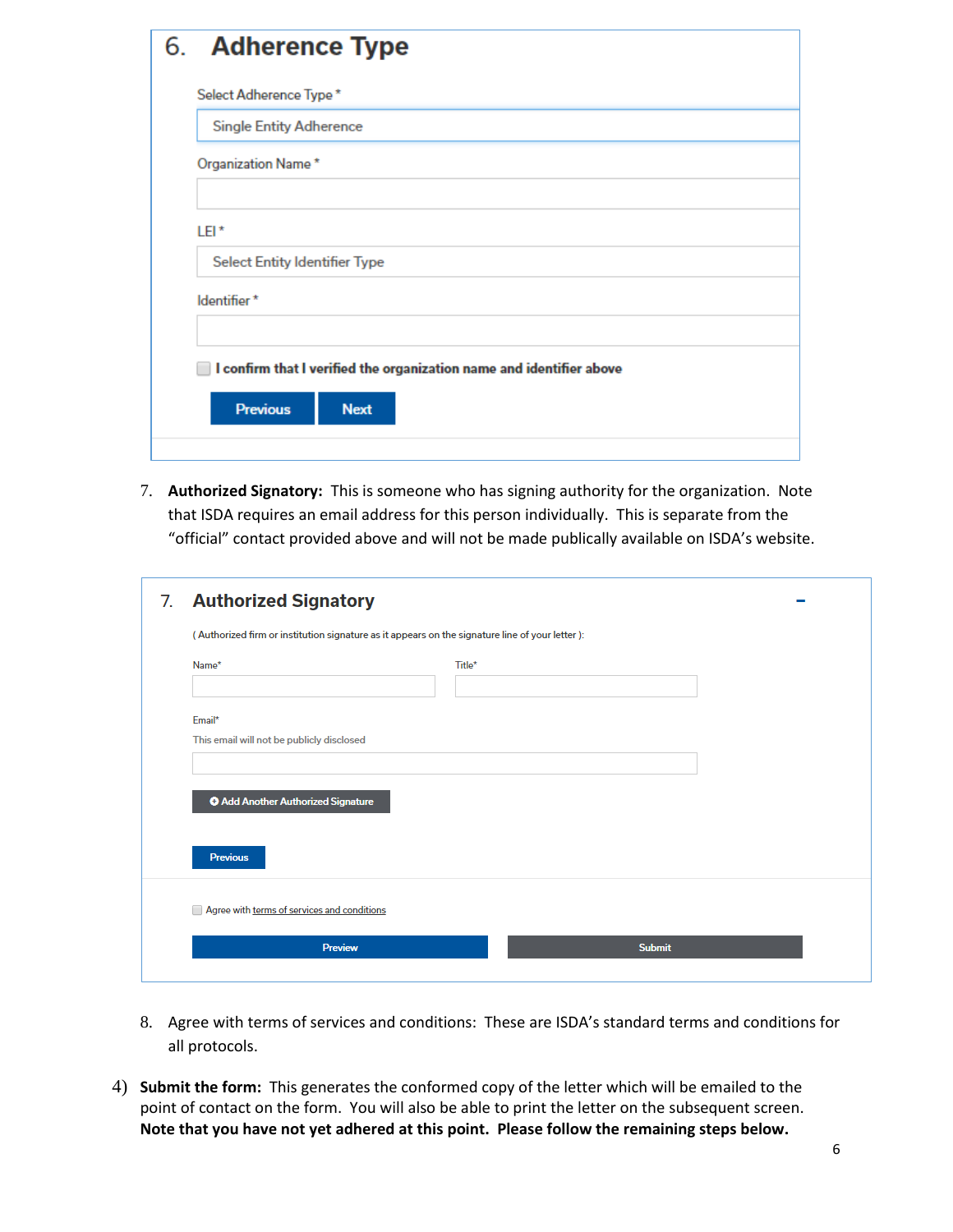- 5) **Manage Protocol Page:** select the protocol you want to checkout under the "Choose Protocol" column. You can also:
	- **1. Edit Adherence Letter:** If you wish to make a change to the form you can go back in and edit the information on the form.
	- **2. Submit Another Letter:** This creates a new blank form and you can enter information for this or any other protocol.
	- **3. Duplicate Letter:** You can create a duplicate of the letter you just created. This create another letter with the same elections except the "Adherence Type" and "Authorized Signatory" information is not filled out.
	- **4. Preview Adherence Letter:** You can preview the letter and print it.
	- **5. Delete Adherence:** You can delete the letter.

| Submit required information to generate your<br><b>Adherence Letter.</b>                     |                              | Step 2<br>Print, sign and scan your SIGNED Adherence<br>Letter that was generated by ISDA. | Step 3<br>Check your document status here. |  |
|----------------------------------------------------------------------------------------------|------------------------------|--------------------------------------------------------------------------------------------|--------------------------------------------|--|
| <b>Unpaid &amp; Pending</b><br><b>Paid &amp; Not Accepted</b>                                | <b>Paid &amp; Accepted</b>   |                                                                                            |                                            |  |
| <b>Choose Protocol</b>                                                                       | <b>Adhering Organization</b> | <b>Status &amp; Price</b>                                                                  | <b>Adherence Letter</b>                    |  |
|                                                                                              | <b>ISDA</b>                  | <b>Price: \$500</b>                                                                        | Edit Adherence Letter                      |  |
| SDA 2018 U.S. Resolution Stay                                                                |                              |                                                                                            |                                            |  |
| Protocol                                                                                     |                              | Not Paid and Letter Pending                                                                | > Submit Another Letter                    |  |
| Date Submitted: August 20, 2018<br><b>Reference Number: Reference</b><br>number not yet set. |                              |                                                                                            | <b>S</b> Duplicate Letter                  |  |

Scroll to the end of the page and choose "Proceed to Checkout"



 $\Box$  Select all pending adherences to checkout



 $F$  Proceed To Checkout